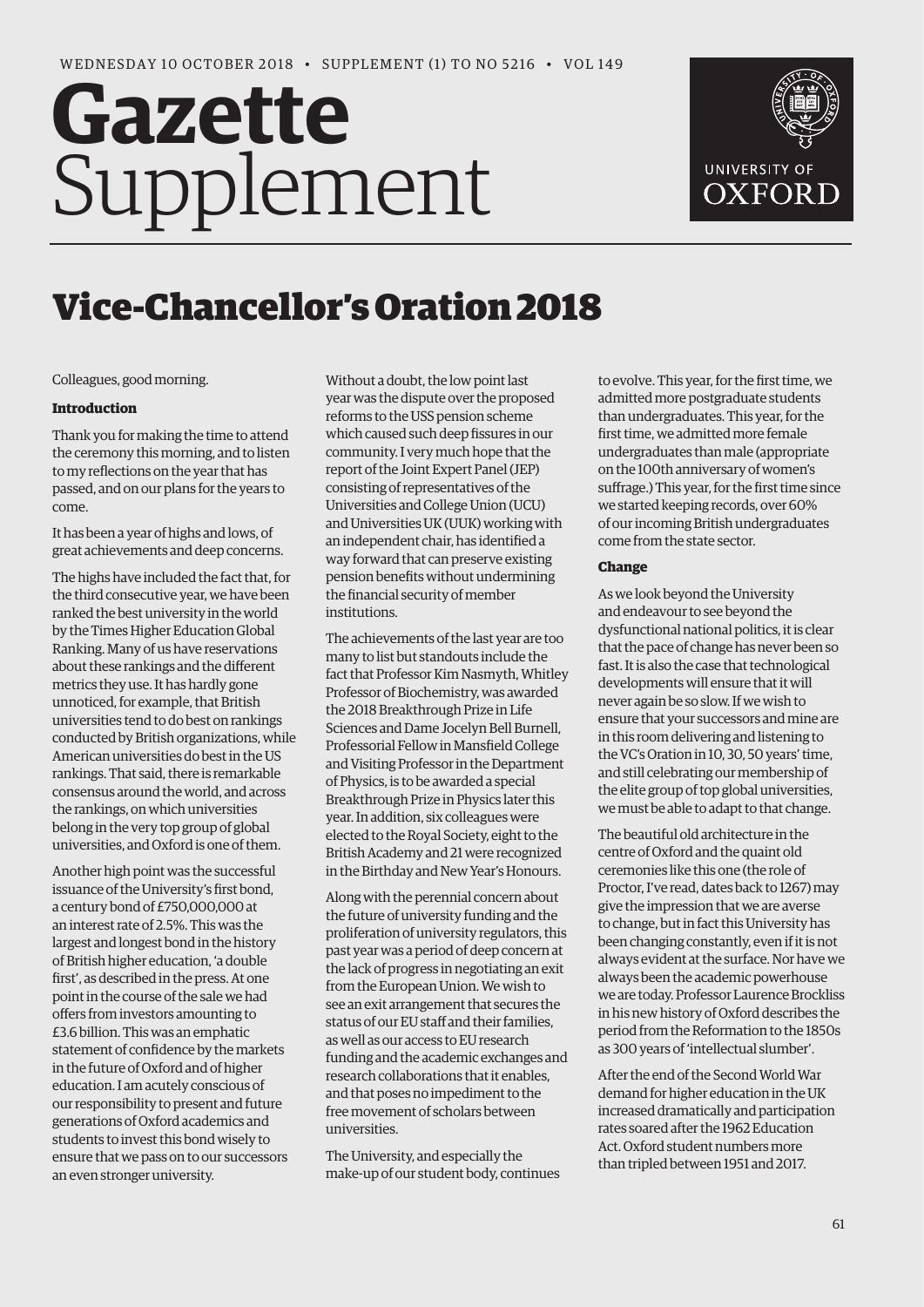The growth in graduate students is particularly striking; their numbers grew 11-fold between 1951 and 2017 with much of that growth occurring in the past 20 years. Growth hasn't only been in student numbers. Between 2006/7 and 2016/17 the University's total income doubled, from £676 million to £1.4 billion (excluding OUP). Research income grew by 128% over the past decade.

As student numbers and research have grown so has the University itself. After World War II it occupied two main sites: the Bodleian and its surrounding buildings housed the University administration. The areas around the University Museum had developed into the Science Area between the wars. By 2008, the University's estate comprised over 520,000 square meters including the Begbroke Science Park, an area 44% greater than a decade earlier. Over the past decade the University's functional estate has grown 17%. Today it comprises 240 buildings across 13 sites in and around Oxford, and that does not include the colleges. 40% of our estate has been built since 2000, including buildings such as the Blavatnik School, the Saïd Business School, the Big Data Institute, the Hans Krebs, Andrew Wiles and Beecroft buildings, and many, many more.

The University of Oxford has not been standing still. Our commitment to research, to pushing at the frontiers of knowledge, to teaching, to educating the next generation, and to disseminating our knowledge for societal benefit has not changed. The physical environment in which we do so has, notwithstanding these glorious surroundings of Convocation House.

At this point I should also mention some personnel changes. I have been in Oxford less than three years and yet I predate three of the four Heads of Division, Professors O'Brien, Screaton and Whatmore. The fourth, Professor Donal Bradley, predates me by only a few months. Due to retirements, external appointments and conclusion of terms we also have an entirely new team of Pro-Vice-Chancellors. We have a brand new Registrar this month, Ms Gill Aitken, two new Pro-Vice-Chancellors, Professors Patrick Grant (Research) and Professor Chas Bountra (Innovation) and the responsibilities of Professor Anne Trefethen (People and GLAM) have been

expanded to include responsibility for personnel. Last year we also had three new Pro-Vice-Chancellors, Professor Martin Williams (Education), Dr David Prout (Planning and Resources) and Dr Robert Easton (External Affairs). We are a new team but I know I speak for all of us when I say how committed we are to implementing the ambitions articulated in the University's Strategic Plan, to advancing the University's interests, and to providing the environment in which our researchers, teachers, staff and students can thrive, and do their best work.

#### **Strategic Plan**

Over the past year our colleagues have been working on a new Strategic Plan to help us manage this change and to plan for the future. We are required by OfS (the Office for Students) to have such a five-year plan and the current iteration covers the years 2013–18. Very often these documents reflect generic aspirations but we have sought in this case to set out a coherent agenda that commands widespread support across the University. The draft plan, which still requires approval by Congregation, is based on extensive consultations in open fora, focus groups, committees and online surveys. 450 staff took the time to send written submissions, over 400 people attended six open fora and about 40 Committees across the University have discussed the plan. Unusually for us, the Strategic Plan is underpinned by a strategic implementation plan which makes firm commitments to concrete actions to realize the objectives set out in the plan. Perhaps the most striking feature of the consultation process thus far, was just how much consensus there has been on the fundamentals.

The draft Strategic Plan outlines a strategy for growth, but this growth will be planned and it will be sustainable. The proceeds from the bond will enable us to commit to investing £1.5 billion in our estate over the next 15 years. The plan commits to a capital investment programme in the estate and in IT of £500 million in the next five years. These buildings will allow us to conduct the research on which our reputation rests and they will allow us to compete globally in the recruitment of top researchers. We have already seen how the new maths and physics buildings are helping us

to attract academics from our global competitors.

The plan articulates an ambition, by 2023, to increase the intake of postgraduate research students, who are vital to the work of our researchers, by up to 400 a year, and to increase the intake of postgraduate taught students by 450 a year, while never compromising on the quality of our students. The draft plan also articulates an ambition to increase by 2023 the undergraduate intake by 200 a year, with a focus on strategically important subjects such as computer science, engineering, biomedical science, and joint degrees in economics.

We are fully aware of the strains the growth in graduate student numbers has already placed on many of our colleges and on the rental market in the city. (I should say that we are very grateful to those colleges that have generously made space for the growing number of graduate students.) For this reason we commit to having started, within the next five years, the construction of 1,000 additional graduate student rooms including the establishment of at least one new graduate college. We will work with partners, colleges, philanthropists and the private sector to ensure the construction of rooms to accommodate this student growth. One example of the type of creative partnership we have in mind is a recent agreement between the central University and Hertford College to negotiate a transfer of ownership of several buildings and jointly plan the development of an area between Woodstock and Banbury Roads. The draft plan also commits to creating 300 graduate student scholarships, in addition to the 1,000 we already offer, and 2,000 additional funded internships for students at all levels. While we anticipate growth in many areas this will not come at the cost of nationally vulnerable subjects which we have long felt a responsibility to protect.

While the plan envisages growth it also commits to an investment in the people and the resources to support that growth. Priorities include enhancing the opportunities and support for early career researchers, improving support for the personal and career development of all our staff, embedding a supportive inclusive culture, and increasing the diversity of staff at all levels by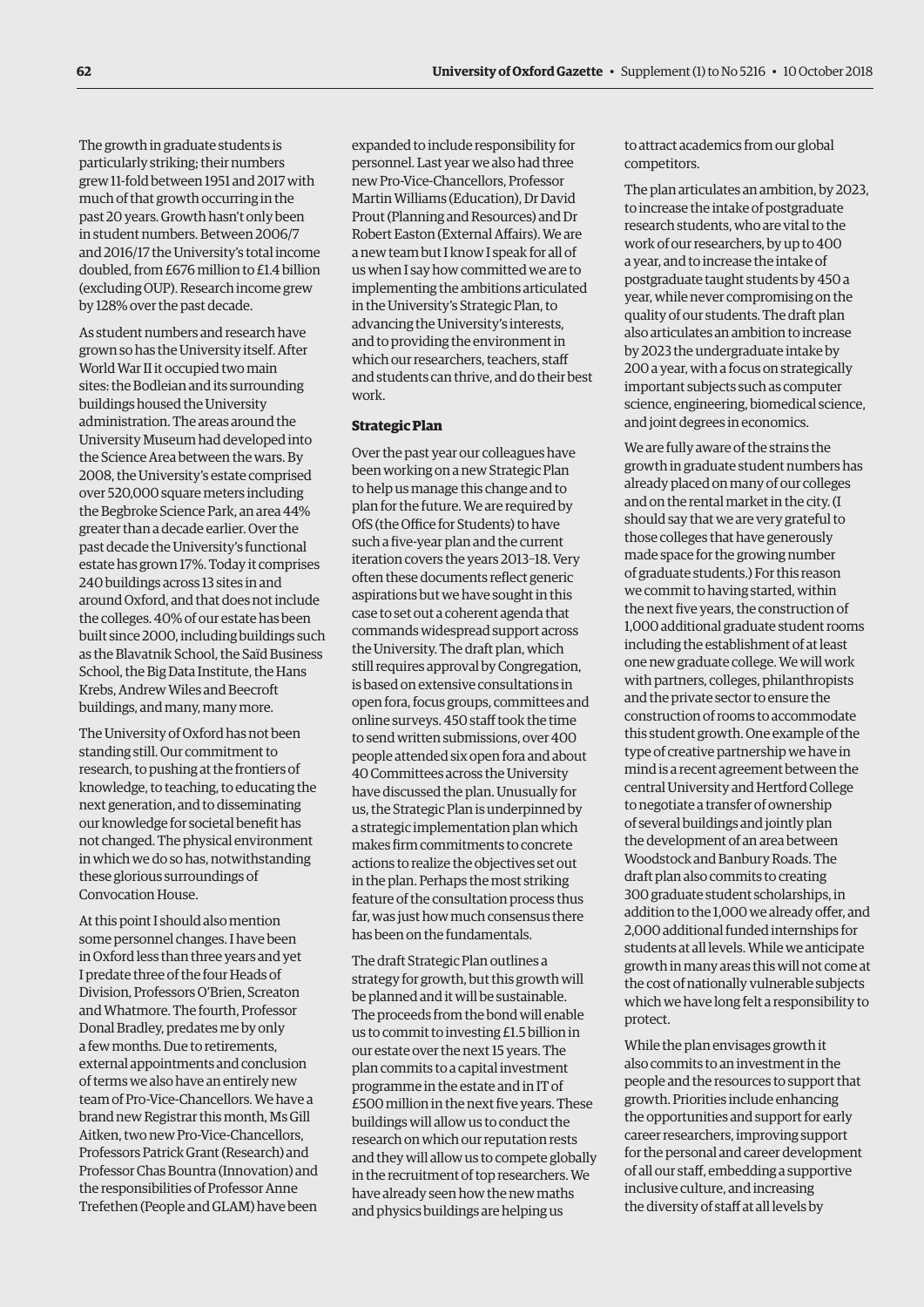implementing the action plans such as Athena SWAN, the Race Equality Charter, the Stonewall Workplace Equality Index and Mindful Employer. We will amplify the voices of under-represented groups in leadership and decision making and work to eliminate barriers to their success. We commit to ensuring that our reward arrangements, including pension provision, are robust, transparent and competitive.

One of the biggest difficulties encountered by our staff, and one of the serious impediments to recruiting and retaining both academic and support staff, is the high cost of housing in Oxford. Since the year 2000 house prices in Oxford have risen 67%, 11% above the national average. The plan commits to having started construction on at least 1,000 new subsidised homes for University and college staff by 2023. It also commits to developing an equitable and transparent means of allocating these new affordable homes among our staff.

Through the Strategic Plan we commit to investing in the research environment, increasing the scale and scope of the central research fund, fostering an entrepreneurial environment, expanding the innovation districts around Oxford, including the Begbroke Science Park and Osney Mead, and expanding international research collaborations. For those of you who have not yet read the draft Strategic Plan which was approved by Council in July and will be submitted to Congregation this term, I encourage you to do so. I would like to take this opportunity to thank the great many people across the University who have given so much thought and so much of their time to drawing up this plan, which sets goals that are both ambitious and realistic, for the next five years.

There is one point I would like to make as we consider using the proceeds of the bond for capital projects. In universities we teach an appreciation of nuance, we operate in a world of grey. We live in a complex world and our responsibility as educators is to prepare our students for that world. Crude dichotomies are the stuff of newspaper headlines; they may sound good on TV, they don't belong in universities. One such dichotomy I've heard recently is that we should invest in people not buildings. We know that our people are our biggest asset and we

are committed to supporting them. An investment in buildings is an investment in people; it is an investment in the people who work in these buildings and in the research and teaching they do there. This plan proposes to invest in the environment in which our people live and work.

A dichotomy that does makes sense to me is the distinction between a capital and a recurrent cost. A capital cost takes place once, a recurrent cost takes place year after year. I've been told that we should put the proceeds from the bond into salaries, not buildings. In these difficult financial times, after years of national austerity, I fully understand the sentiment, but financially it is the equivalent of taking out a mortgage to pay the electricity bill. A building cost occurs once, a salary cost occurs year after year. Last year our pay costs increased by over 5%, combining inflationary pay increases, automatic annual increments and growth in staff numbers. A 5% salary increase is not the equivalent of building a new Institute for Developmental and Regenerative Medicine. It is the equivalent to building a new IDRM every single year.

Take this building in which we are sitting today, Convocation House. (I know the benches are very uncomfortable; I'm sorry. If it makes you feel any better, I've learned from the University Archivist that until 1929 the Oration was delivered in Latin.) Convocation House, together with the Library floor above (now 'Selden End' in Duke Humfrey's reading room) and the Chancellor's Court at the north end, was built between 1633 and 1636. The total cost was £2,500 for the House, the Library extension and the Chancellor's Court. Here we are, using this room over 382 years later. A capital cost lasts a very long time, and many people, in many different ways, benefit.

That said, we are keenly aware of the financial pressures faced by many of our staff, especially those with young children. I know from personal experience just how hard it is to combine having a challenging career and a young family. It's the most difficult thing I've ever done. The Strategic Plan commits to developing our childcare provision and flexible working policies and enabling academic staff to vary their duties over the course of their career. We care deeply

about the wellbeing of our staff and are committed to ensuring that Oxford remains an attractive place to work. Our people are the bedrock of our success, without them, without you, we will never be able to achieve our mission of advancing learning by research and teaching and improving the world around us locally, nationally and internationally.

#### **One Oxford**

In these annual orations I have taken to using the term One Oxford, by which I simply mean colleagues across the collegiate University working together for the benefit of all, to advance mutual interests and shared values. It is about breaking down divisional barriers and departmental protocols and harnessing the strength and depth found all across the University. It is also to acknowledge how those outside the University see us. Unless they are alumni, they do not appreciate the distinctions that are so important to us internally. Our collegiate system and our devolved structure have long been sources of strength. The colleges provide an unrivalled, personalized, educational environment fostering interdisciplinarity and a deep sense of community. Our devolved structure and departmental autonomy foster agility, innovation and ownership of decisions. And yet these distinctions are lost on the outside world who tend to perceive one monolithic Oxford.

This time last year I spoke of the advantages to be gained by sharing backoffice functions, reducing duplication and providing career paths for our support staff. I spoke of how much money, and far more importantly, how much time, we could save by reducing complexity and simplifying our processes. In May we launched the **Focus** programme which is designed to improve the efficiency of our administrative processes, simplify policies, and embed a culture of continuous improvement and working across boundaries. This year the Focus team will, among other projects, review the graduate admissions process aiming to improve the experience of student applicants by consolidating academic, funding and college decisions into a prompt response. In the spirit of One Oxford, colleges, departments and UAS are working together to make this a reality.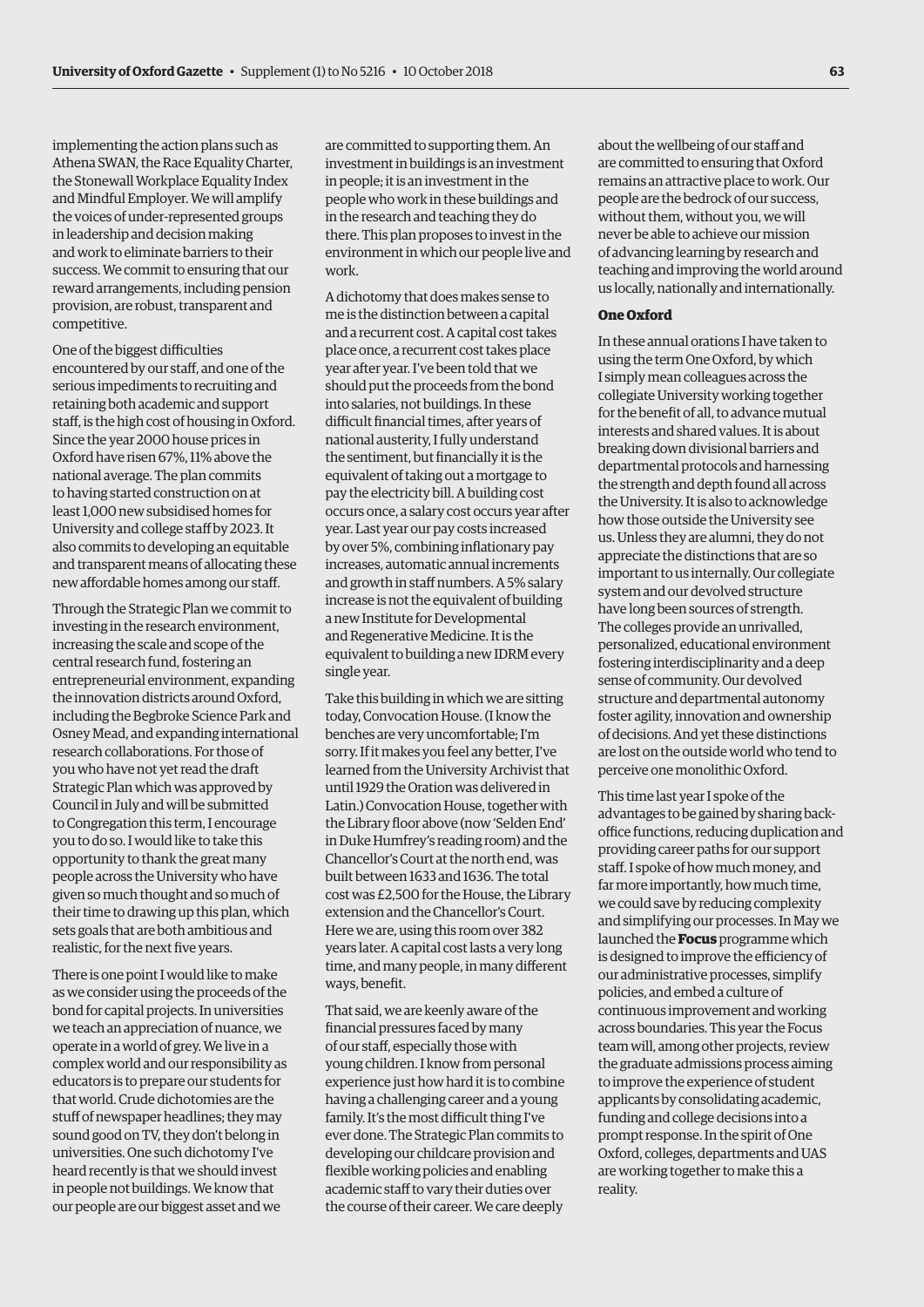One Oxford is not just about working together to improve processes and save time and money. There are already a great many wonderful examples of One Oxford at work around the University. One of the newest is the **Oxford Foundry** founded to support and encourage student enterprise. The Foundry was established by Saïd Business School for the benefit of the entire University. If you visit the Foundry you won't even see the SBS logo. In its first ten months of operations the Foundry has achieved a membership of 2,000 students of 87 nationalities from across all four divisions, 38 colleges and six PPHs. More than 1,200 students have engaged with the Foundry's events and learning programmes.

The Foundry is also a rare example of a project being completed quickly and shows what can be done. In early summer the building was fitted out as a nightclub; by October Apple CEO Tim Cook was speaking at the launch. This must have set a record for the University. It was possible because SBS had a clear idea of what they wanted to achieve, a vision that benefited both the school and all departments, and built alliances of support across the collegiate University.

The **Oxford Martin School** is another example of One Oxford in action. James Martin looked at many universities when considering where to make his donation. He believed that the biggest challenges facing humanity can only be solved by collaboration across disciplines. It was the breadth of talent in so many departments in Oxford that persuaded him to make what was at the time the biggest donation in Oxford's modern history to establish the Oxford Martin School.

Since it was founded in 2005, the school has brought together more than 500 academics from over 100 disciplines across the University. It has nearly 60 research programmes tackling urgent global challenges like infectious disease, ocean sustainability and food security. In its first ten years it raised and invested £50 million in research programmes which helped researchers leverage a further £184 million in funding. The school and its academics contribute to government inquiries and reports and advise, among others, the World Bank, OECD and the UN Intergovernmental Panel on Climate Change.

Scholarship programmes provide another example of One Oxford. **Michael Moritz and Harriet Heyman** initially supported bursaries at Christ Church but then launched a major initiative in 2012 which has involved every division, department and college. The central University and colleges have worked together to a common framework and students have been the beneficiaries. To date there have been 775 Moritz–Heyman scholars but this will increase significantly this year as the scholarship is extended to every student from a UK household earning less than £16,000 a year. When operating at full capacity it will fund about 10% of the home-student population each year. The University and colleges raise the matched funding, OUEM invests it, colleges distribute it and the student fees office monitors it; that's an example of working together.

Our graduate students also benefit when the central University and colleges have collaborated on fundraising. The **Oxford Graduate Scholarship Matched Fund** has raised £127 million for graduate scholarships which is being matched by £92 million of University funds. 468 students from 30 colleges have received scholarships to date. Similarly the **Teaching Fund** has provided longterm financial support for core teaching posts and promote joint University– college fundraising. Today more than half of the colleges and PPHs as well as the University use the DARS electronic database system to co-operate on fundraising. This isn't quite one Oxford, but we are moving in that direction.

**OUEM**, Oxford University Endowment Management, is another example of the benefits of working together. OUEM began in 2009 with £600 million under investment. Today there is £3 billion in the Oxford Endowment Fund. £1.2 billion of this is growth through performance, the remainder comes from fundraising across the collegiate University. This has marked a dramatic improvement in how the University manages its money. OUEM has contributed enormously to the research and teaching of the University, almost half a billion pounds has been distributed to the University and colleges in the last nine years and the amount is increasing every year, from £25 million in  $2009$  to  $f93$  million in  $2017$  OUEM now invests the endowments of 26 of the colleges, the latest joining only yesterday.

**Doctoral Training Centres** (DTCs) have transformed doctoral teaching at the University. The Life Sciences DTC brings together students from across MPLS and Medical Sciences and gives them freedom to innovate in their projects, from research into cancer and animal behaviour to 3D printing of artificial eyes. It involves 40 departments, more than 400 academic supervisors, and hosts more than 500 DPhil students. It has created more than 20 spin-out companies and raised over £65 million in funding. It will soon have trained 1,000 DPhil students. We must make it easier for fabulous activities like this to operate and to flourish.

One final example of different entities working together as One Oxford to mutual advantage is provided by the **Gardens Libraries and Museums**. Not only have they formed the GLAM structure but last year they launched the first joint marketing campaign 'Mindgrowing'. It produced suggested itineraries for tourists which involved all the GLAM venues. The result was a 13% increase in visitor numbers in 2017, a significant achievement, especially given that London's venues only had a 1.8% increase. This means that 3.2 million people visited the Ashmolean, Bodleian, Botanic Garden, Museum of the History of Science, Museum of Natural History and the Pitt Rivers Museum.

#### **Access**

One Oxford is not always in evidence. One area in which we are held unfavourably in the public eye, and in which the public does not draw distinctions among us, is on the issue of fair access to the University. This year, for the first time, and in an effort to set the record straight, whether or not that record reflected well on us, we published our first Annual Admissions Report. It revealed that between 2013 and 2017 the proportion of admitted British undergraduates who identified as BAME (Black, Asian and Minority Ethnic) rose from 14% to 18%. The proportion from socio-economically disadvantaged areas from 6.8% to 10.6%. The proportion from areas of low progression to higher education rose from 9.5% to 13% .The proportion from state schools rose from 56.8% to 58.3%. This year, 2018, the number of state school students admitted increased a further 2%.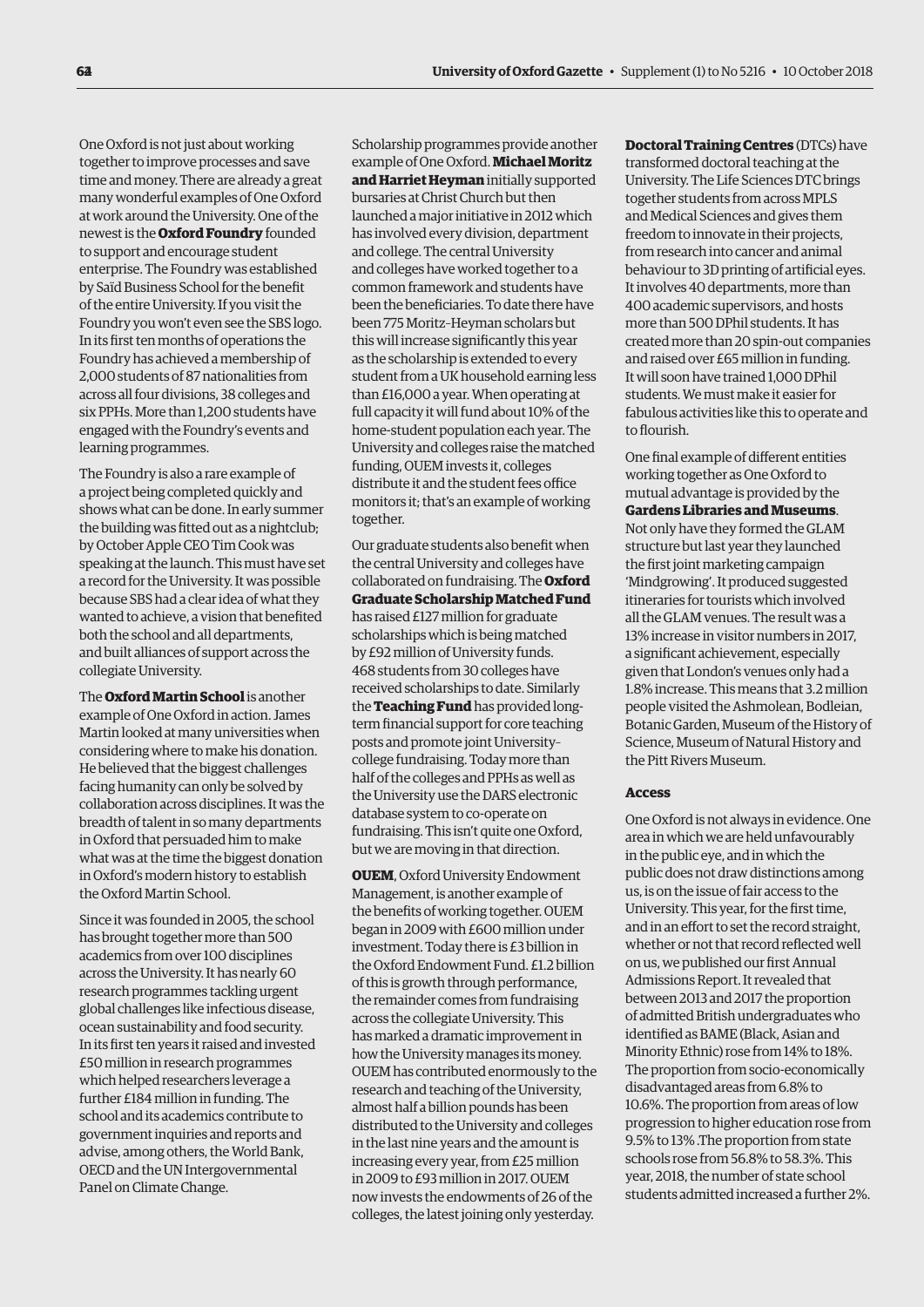This evidence of slow but steady progress has done little to satisfy our critics.

Many hundreds of academics across the University invest enormous amounts of time and energy to ensure a fair and open admission process. Many colleges have innovative outreach programmes designed to attract applications from under-represented groups. 870 pupils from across the country participated in the UNIQ summer school last year and 135 of them will begin their studies here this month. We have committed to increasing the size of UNIQ , already the largest programme of its kind in the country, by 50% next year. We spend £18 million a year on bursaries and outreach activities. A recent UCAS analysis found that, when adjusted for prior attainment, there was no statistically significant difference between Oxford's admission data and what would be expected, except in the case of black students where we accept more than would be expected by prior attainment. Our admissions figures clearly reflect the deep societal inequalities on regional, ethnic and socioeconomic lines. None of these facts serve to ameliorate the constant criticism, nor the public perception that we are unfair.

We recently commissioned a public attitudes study by the firm Populus. They found that half the population believes the University favours those who have attended private schools or come from high-income families. Only 20% of the population believes that we are accessible to students of all backgrounds and fair in how we choose our students. Perhaps even more worrying, Populus also surveyed members of Parliament. 78% of MPs think we make a difference in the world. 67% believe that we engage in cutting edge scientific and technological innovation, 75% believe us to be a leader in arts and the humanities, 39% believe we are accessible to students of all backgrounds and 36% believe we are fair in how we choose our students. There are significant differences along party lines. Only 12% of Labour MPs believe we are accessible to students of all backgrounds and only 12% consider us fair in how we choose our students. 78% of MPs trust us to provide an exceptional education to our students. 50% trust us to increase the number of students admitted from state schools.

I mentioned crude dichotomies earlier. I find the state vs independently educated barometer to be another oversimplified maxim. I speak as someone whose entire education was in the state sector until I attended graduate school at Harvard. We are constantly criticized for the number of independently educated students we admit, although focus groups in northern England revealed that people thought over 90% of our students are privately educated. The correct figure is 40% and this year's figure is the lowest ever. We are told that by comparison only 7% of schoolchildren are independently educated. As we don't recruit across all age groups that really is not a relevant figure. 16% of 17-year-olds and over attend independent schools in England, and that is the relevant figure.

Parents choose to send their children to independent schools for all kinds of reasons. Many, yes, because they are fabulously wealthy and privileged. Other parents make enormous personal sacrifices to be able to pay the fees. Some pupils in the independent sector have parents who are in the Services or working overseas, and many are the products of access programmes run by the schools. Close to 10% of our British students come from families eligible for free school meals. In recent years between 20% and 30% of them have been educated in the independent school sector.

That said, there are challenges which we must address. There are many gifted students from deprived backgrounds and poor schools who do well enough to have a competitive chance at Oxford, and they do not apply. We must reach and attract these students. Moreover, there are gifted students from deprived backgrounds who do apply to Oxford, and who meet or exceed our requirements, but who are not admitted. We need to understand why not, and do something about it. Finally, there are gifted students from deprived backgrounds who do apply, who are admitted, and who do not accept their offer. (This year and last 20% of UNIQ offer-holders did not accept their offer.) Again, we need to understand why not, and do something about it.

I believe that a more co-ordinated approach to outreach and admissions might help us to attract and retain these students. Some departments, such as

medicine, already have a coordinated approach. Individual admissions decisions by individual tutors may be unassailably fair, but when all these decision are put together, the collective result may not appear fair. I have been meeting with departments and divisions to discuss approaches and share best practices. I am not sure that we will ever be able to satisfy our critics, but we must be able to satisfy ourselves that we are doing all we can to ensure that we – as a University, not just as a department or a college – really are recruiting the very best students from every background. This is another area in which acting as One Oxford will help us all to achieve our shared ambition. Whatever we do will be closely monitored by a sceptical press and our new regulator, the Office for Students.

#### **Research**

Notwithstanding all our challenges, it is worth pausing for a moment to reflect on our successes. Our extraordinary skill in securing resources for research though a system based on open competition and peer review is testament to the sheer brilliance and deep commitments of so many of our researchers all across the University. Over £720 million of the University's income, that's over half the £1.4 billion turnover (excluding OUP), is associated directly with our research activities, a total that exceeds that of any other British university by over £100 million.

Just to give you a single example from each division:

- Oxford, under the leadership of Professor Jim Naismith, is undertaking a leading role in the new £103 million Rosalind Franklin Institute, a national centre of excellence that will harness disruptive engineering and physical science technologies, such as artificial intelligence and robotics, to improve dramatically our understanding of biology as a means of underpinning advances in medicine leading to new diagnostics, medicines and treatments.
- A new three-year flagship partnership is creating exciting opportunities for interdisciplinary Oxford research, knowledge exchange and public engagement with the National Trust's Inspiring Places. Brokered by colleagues in the Humanities Division, and led by Ms Alice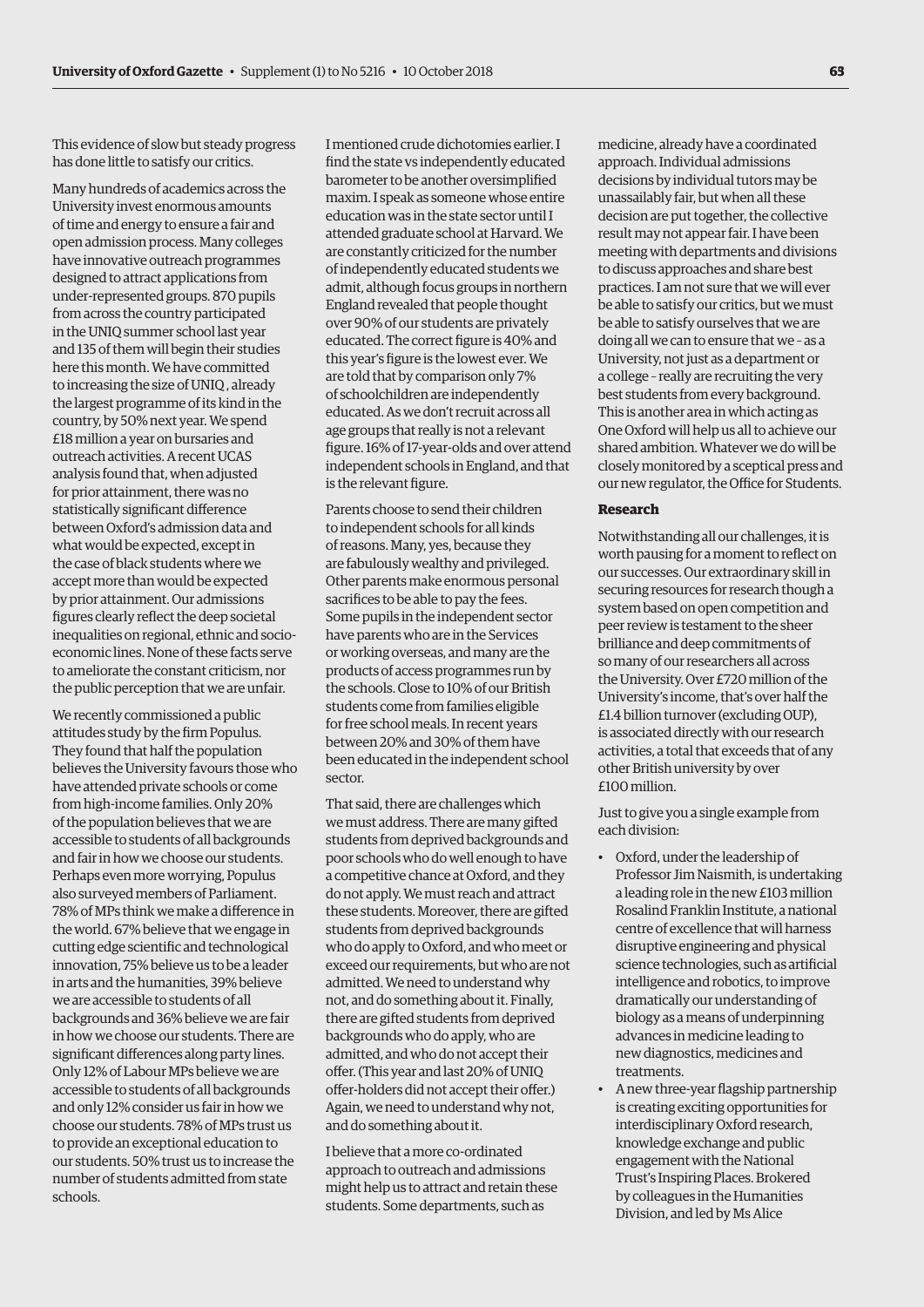Purkiss, the partnership is bringing innovation, cutting-edge science, and heritage together to address 21stcentury concerns about deepening engagement and emotional connection with culture.

- The British Heart Foundation awarded a total of £7.6 million to research programmes at the world-leading Burdon Sanderson Cardiac Science Centre led by Professor Manuela Zaccolo and colleagues in the Department of Physiology, Anatomy and Genetics.
- In April the UK Centre for Research on Energy Demand (UKCRED), a multi-institutional centre led by Oxford's School of Geography and Environment, was launched with £19.5 million of funding from two research councils. The centre, directed by Professor Nick Eyre, will bring a multidisciplinary approach to energy demand and assist in a transition to a secure and affordable low-carbon energy system.

Since the launch of the Global Challenges Fund by UK funding agencies in 2016, Oxford has been the number one recipient of funds, with successful bids over £48 million. The success is testament to our long track record of exceptional research addressing the challenges faced by developing countries.

In the past 12 months there have been a number of external developments that will have a significant impact on the research-funding landscape in the coming years.

In November the government published its Industrial Strategy which signalled a commitment to increase public investment in R&D to 2.4% of GDP. This is very good news. The investment will be directed in large part towards industryled challenges and initiatives that seek to deliver increased prosperity and industrial productivity.

In April, as foreshadowed in the Higher Education and Research Act, a new national funding agency, UKRI (UK Research and Innovation) came into being, subsuming the existing research councils and Innovate UK. One of the earliest tasks of this new super-agency will be to examine the balance of funding within the research and innovation system, including the balance between curiosity-driven and directed research,

the balance between project funding and unhypothecated quality-related funding, and the balance of public investment in university and industry-based research. Decisions that emerge from this review will play a major role in shaping the future landscape for British research.

We have become victims of our own success. Our sustainability challenge is the reality of declining contributions by government and other funders to the true costs of research. This raises serious issues for the health of the UK research base and especially for us. To give you an idea, since the start of the present decade the direct costs of research supported through external funding has grown on average 7.5% per annum. The rate of growth of the overheads that contribute to the full costs, by contrast, has grown by 5.5% per annum. The critical underpinning funding for research that we receive from government, the qualityrelated or QR stream, has grown at just 2% per annum.

In effect we lose money on almost every research grant we accept, just as we lose money on every home-undergraduate student we accept. We rely on philanthropy and OUP to fill the gap. This is not a sustainable strategy.

#### **External engagement**

There is so much more that could be said about the vast array of dynamic activities that have taken place across the University this past year, such as the spinout activities facilitated by OUI which are bringing the work of our academics into the marketplace and generating jobs and revenue for the local economy. The investors of OSI have ignited a step change in the pace of our spinout activities. Oxford spinouts have raised £1.9 billion in external funding since 2011 and over £500 million of that has been in the past 12 months.

Oxford University Press also advances the mission of the University by playing a major role in education worldwide. In the last year OUP sold products in 216 countries, published in 103 languages, trained 440,000 teachers, delivered 4 million books to 8,500 teachers in Kenya and donated 1,100 books to Syrian refugees. Its English Language Teaching content is hosted on an open- source free platform which delivers content across East Africa. More than 40 million people use the platform.

OUP also contributes significantly to the University here at home. Over the last decade OUP has contributed over £1 billion to the University. It funds the Clarendon Fund, which has supported more than 2,000 scholars since the year 2000. It also supports our incomparable libraries and the John Fell Fund which provides seed funding for academics with creative research ideas. It also, of course, publishes books by Oxford academics. Last year, it published a book by Martin Kemp, Emeritus Professor in the History of Art, which revealed the identity of Leonardo da Vinci's mother.

Other external engagements include cementing our partnership with four universities and cultural institutions in Berlin. Led by Professor Alastair Buchan, we are fostering research collaborations and ensuring that academic links will survive whatever Brexit brings. By forging this partnership we are also asserting our status as a European university.

#### **Internal environment**

Issues of diversity do not only pertain to our students, they also pertain to our staff. In May we received a Race Equality Charter Bronze Award from Advance HE making us one of only ten British universities to hold the award. It recognizes our efforts and commitment to improve the representation and success of minority ethnic staff and students. In the latest Athena SWAN round we successfully renewed our institutional Bronze Award and a new Silver Award was given to Primary Care and Bronze Awards to Engineering and Anthropology. Our departments now hold 19 Silver and 11 Bronze Awards.

Individuals are also doing their part to improve awareness around diversity issues. There are many I could mention but a highlight of last year was Dr Clara Barker from the Department of Materials being awarded a Points of Light Award by the Prime Minister's Office. This was in recognition of her contribution to LGBT awareness-raising both in the University and the community. Dr Barker, who identifies as trans-female, manages a Centre for Applied Superconductivity run by two Oxford departments, Materials and Physics. Outside of the lab she has volunteered with Stonewall and helped the Council to run an anti-bullying initiative in local schools.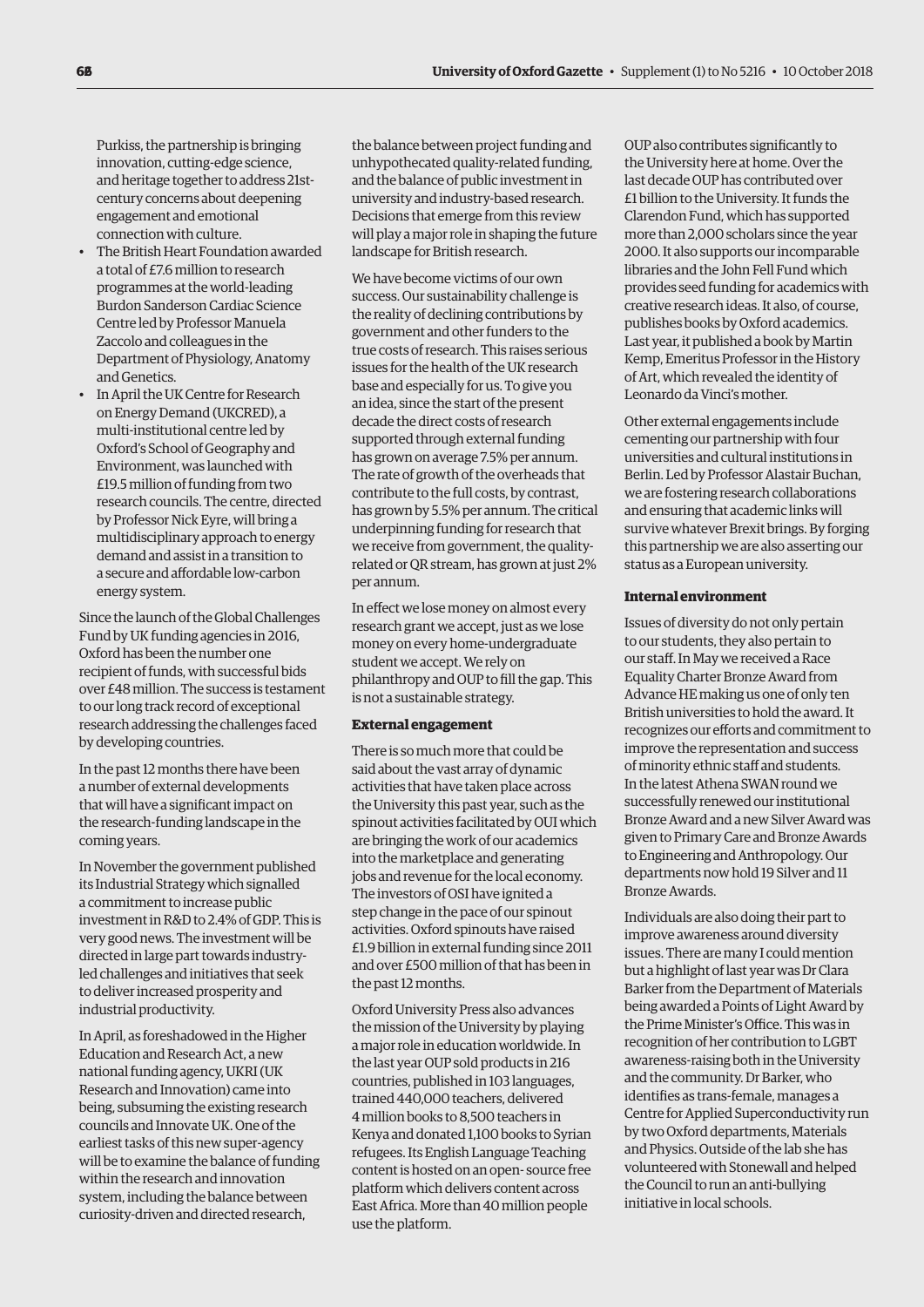We are committed to fostering an inclusive, welcoming community and in doing so to balance our responsibility to defend freedom of speech.

We are committed to ensuring that Oxford is an attractive place to work and the commitments in the Strategic Plan outline concrete steps we plan to take to ensure it remains one.

We are committed to our European staff and students. This term Personnel Committee will consider proposals for providing further assistance to European staff as they grapple with the uncertainties around Brexit. I will hold an open meeting with our European staff to discuss with you how best we can support you during this time of transition.

The dispute over pension reforms last year was deeply damaging to our sense of community. Many of us underestimated the deep concerns of our colleagues, and the sense of betrayal they felt by the effort to change the pension system on which they had long counted. I know that people are worried and I really hope that we can find a mutually acceptable solution this year. I am hopeful that we will. The Pensions Working Group has been working all summer to explore options and feed in to the national discussions. The Joint Expert Panel has proposed a constructive way forward. We all believe that we have the best interests of the institution, and everyone in it, at heart. We may disagree about how best to advance these interests, but let's not challenge one another's motives. Let's recognize that we are all here out of a shared commitment to the advancement of knowledge and the power of education to transform lives and a shared belief that universities, and especially this one, can be a powerful force for good in the world.

#### **Conclusion**

I believe that we will be more effective in realizing the ambitions of the Strategic Plan if we operate as one university. One Oxford is not about centralization, it is not about accreting power to the central University, it is about recognizing that we are all part of one great university. It is about recognizing that we will all benefit when we work together, it is about realizing that we all do well when some part of the University does well, and we all suffer when one of us does badly. It is about reflecting before we act on the

impact of what we do on the rest of the University. It is, above all, about trusting one another, and realizing that we are all here for the same reason: to advance the store of human knowledge. It is about ensuring, for example, that when we make our submission to the Research Excellence Framework we look to the good of the whole University, when we speak publicly we reflect on the whole University. When we compete against one another for property, or indeed for students, or refuse to share information, when we insist on particular interests over the University's interest, we are undermining all of us. As FDR once said: 'Competition has been shown to be useful up to a certain point and no further, but cooperation, which is the thing we must strive for today, begins where competition leaves off.' We operate in a keenly competitive external environment. I believe that we will compete much more effectively externally, if we co-operate much more effectively internally.

The external competition we face is not just competition with other universities for resources, for staff, for rankings and research funding. We face competing claims for the value – even the purpose – of education. Increasingly we face demands to demonstrate our 'value for money'. I know that we believe that the value of an Oxford education cannot be reduced to the size of a graduate's salary, that the choice of a subject of study should not be dictated by the price the market will pay for it. I know I am not alone in being dismayed by the progress and the tone of the Brexit negotiations. It is hard to believe that, as things stand, this will be the last oration by any Oxford VC while Britain is a member of the European Union. While we in Britain face a challenging environment it is benign when compared to the environment faced by our colleagues in other parts of Europe, most notably Hungary and Turkey. Governments in these countries are attempting to shut down universities they see as bastions of liberal values and independent voices of dissent. Let us stand together firmly against the voices of illiberalism and be trenchant in our defence of tolerance, equality, internationalism, individual liberties and freedom of speech. We owe it to our forebears and to our successors to do no less.

### **Addendum to the Vice-Chancellor's**

#### **Oration**

This year has seen the retirement of many distinguished colleagues who have contributed to the University's intellectual life over the years: Professor Sir John Ball, Sedleian Professor of Natural Philosophy; Professor Elizabeth Bikoff, Professor of Mammalian Genetics; Professor James Binney, Professor of Physics; Professor James Byrne, Professor of Neuroradiology; Dr Khalil Chamcham; Professor Gordon Clark, Director of the Smith School; Professor Craig Clunas, Professor of the History of Art; Professor Stephen Cobbold, Professor of Cellular Immunology; Professor Stephen Darlington; Dr Janet Delaine; Professor Grigory Dianov, Professor of Molecular Biochemistry; Dr Laurel Edmunds; Professor Christopher Fairburn, Professor of Psychiatry; Dr Roger Firth; Professor Simon Gardner, Professor of Law; Dr Jennifer Hislop; Professor Joanna Innes, Professor of Modern History; Dr David Levy; Professor David Limebeer, Professor of Control Engineering; Professor Ernesto Macaro, Professor of Applied Linguistics; Professor Ursula Martin, Professor of Computer Science; Dr Julie O'Donnell; Professor Barry Parsons, Professor of Geodesy and Geophysics; Dr John Peacock; Professor Sir Richard Peto, Professor of Medical Statistics and Epidemiology; Professor Steven Roberts, Professor of Materials; Professor Pamela Sammons, Professor of Education; and Professor Bryan Wordsworth, Professor of Rheumatology.

I would also like to mention those colleagues who have retired from important administrative, library or service posts in the University: Mrs Christine Black, Mr William Colquhoun, Mrs Joy Cooke, Mr Paul Cox, Ms Ruth Davis, Mrs Sally Dawson, Mrs Julie Evans, Mrs Susan Jane Fells, Miss Christine Fry, Dr Peter Gambles, Ms Elisabeth Gardner, Ms Linda Greig, Dr Catherine Hawkins, Mrs Ros Hayward, Ms Vanessa Howe, Mr Michael Hughes, Ms Lynn Hutton, Mrs Kathleen Jayne, Mrs Angela Jenkins, Mr Stephen Kemp, Mr Michael King, Mr Trevor Lambert, Ms Janet Leatherby, Mrs Joan Lee, Ms Deborah Mason, Dr Ian McArthur, Mr Phillip North, Miss Susan Pemberton, Mrs Sarah Phibbs, Ms Geraldine Pocklington, Miss Monica Price, Ms Sabina Pugh, Ms Catherine Quinn,